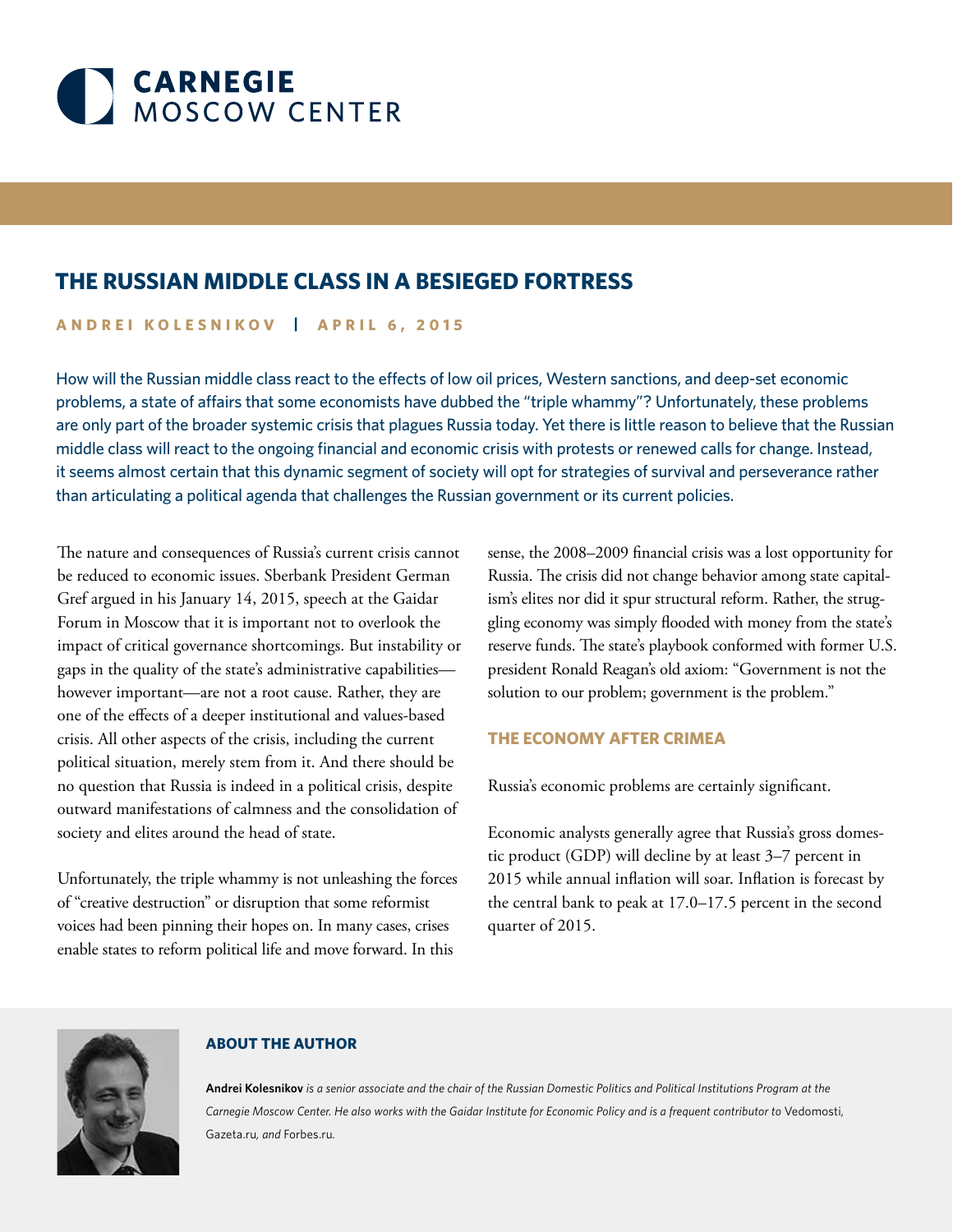Headline inflation was 15 percent in January 2015 (from January 2014 to January 2015), and increasing at a rate of 3.9 percent a month—the highest rate since February 1999. The disaggregated components of the inflation numbers also tell a powerful story. Prices for medicine and medical equipment grew 6.6 percent in January (19.4 percent year-on-year). Food prices, excluding fruit and vegetables, were up 3.7 percent in January (18.4 percent year-on-year). Fruit and vegetable prices increased by 22.1 percent in January (40.7 percent year-on-year).

Assessments of the effect of sanctions on overall GDP vary. Experts from FBK Grant Thornton, a business consultancy, suggest that the sanctions will shave off 1.2 percent of Russian GDP by mid-2015.<sup>1</sup> The effect of the sharp decline in oil prices on GDP is even greater. Gaidar Institute for Economic Policy experts Sergey Drobyshevsky and Andrey Polbin estimate that a decrease in oil prices to \$40 per barrel would translate into a 3.7 percent decline in GDP in constant prices.

Structural problems, for example, state intervention on behalf of favored industries and companies and the blocking of pension reform, are in part linked to the Russian economy's dependence on oil and gas. They are also tied to the lack of reform in the sectors of the economy (such as healthcare and education) that are human-capital-intensive as well as the lack of resources allocated to these sectors due to inadequate government financing.

As the labor force has shrunk, economists have begun to notice a decline in the skill level of Russian workers. The rector of the Russian Presidential Academy of National Economy and Public Administration, Vladimir Mau, has pointed out that "the unemployment rate in Russia is rather low due to the effects of demographic factors. However, a conflict is brewing: on the one hand, the army of retirees is on the rise; on the other, there are young people who are unwilling to fill the jobs being vacated."2 The low-skilled segment of the labor market is also changing. Inflation and a weak ruble have made Russia unattractive even to migrants—the most unpretentious part of the workforce; there was a 70 percent decrease in the number of migrants arriving in Russia in the beginning of 2015.

Another factor contributing to the current situation is the large percentage of workers who are employed in the shadow economy, which, according to official statistics, accounts for

12.5 percent of GDP. According to Rosstat data, in 2011, 22 million Russians—almost a third of the 71-million-person workforce—were employed in informal sectors of the economy. (This sector comprises, for example, many entrepreneurs and their employees, those providing paid services off the books, and agricultural workers.) $3$  The number is expected to increase as a result of the ongoing decline in real incomes, worsening labor market conditions, employee realignment and reductions at various large-scale enterprises, and other crisis-related factors. Workers in the informal economy pay no taxes and therefore will not be able to contribute to the Pension Fund. According to data from the Russian Ministry of Labor and Social Protection, 20 percent of the able-bodied population is missing from the Pension Fund databases.<sup>4</sup>

## **POLITICS AND POLICY**

While oil price volatility is certainly not a by-product of current Russian economic policy, the other two components of the triple whammy—sanctions and structural problems have a lot to do with decisions made by the government. Moreover, they are directly related to the nature and content of domestic and foreign policy decisionmaking. In a nutshell, such decisions are increasingly the province of an extremely close-knit and ever-shrinking circle of decisionmakers around Russian President Vladimir Putin, known as "Putin's friends," a description that has become increasingly literal.

It is telling that Russia's economic downturn worsened after the annexation of Crimea in the spring of 2014. Macroeconomic indicators looked dreadful by the end of the year. The ruble was the world's worst-performing currency against the dollar.5 Former finance minister Alexei Kudrin has suggested that the drop in oil prices only accounts for 25 percent of the ruble's recent depreciation. Kudrin claims that sanctions account for 25 to 40 percent of the currency's slide with the dollar's overall surge contributing an additional 5 to 10 percent. Kudrin also highlights the negative effects of "risks, expectations, and fears," including investors' lack of confidence in the government's efforts to improve the investment climate and support economic growth.<sup>6</sup>

Economic policy making is increasingly held hostage by a new and unexpected set of actors. For example, any attempts by the government to mount superhuman policy changes in the economic sphere or complex diplomatic maneuvers could be blown to bits if Donetsk People's Republic leader Aleksandr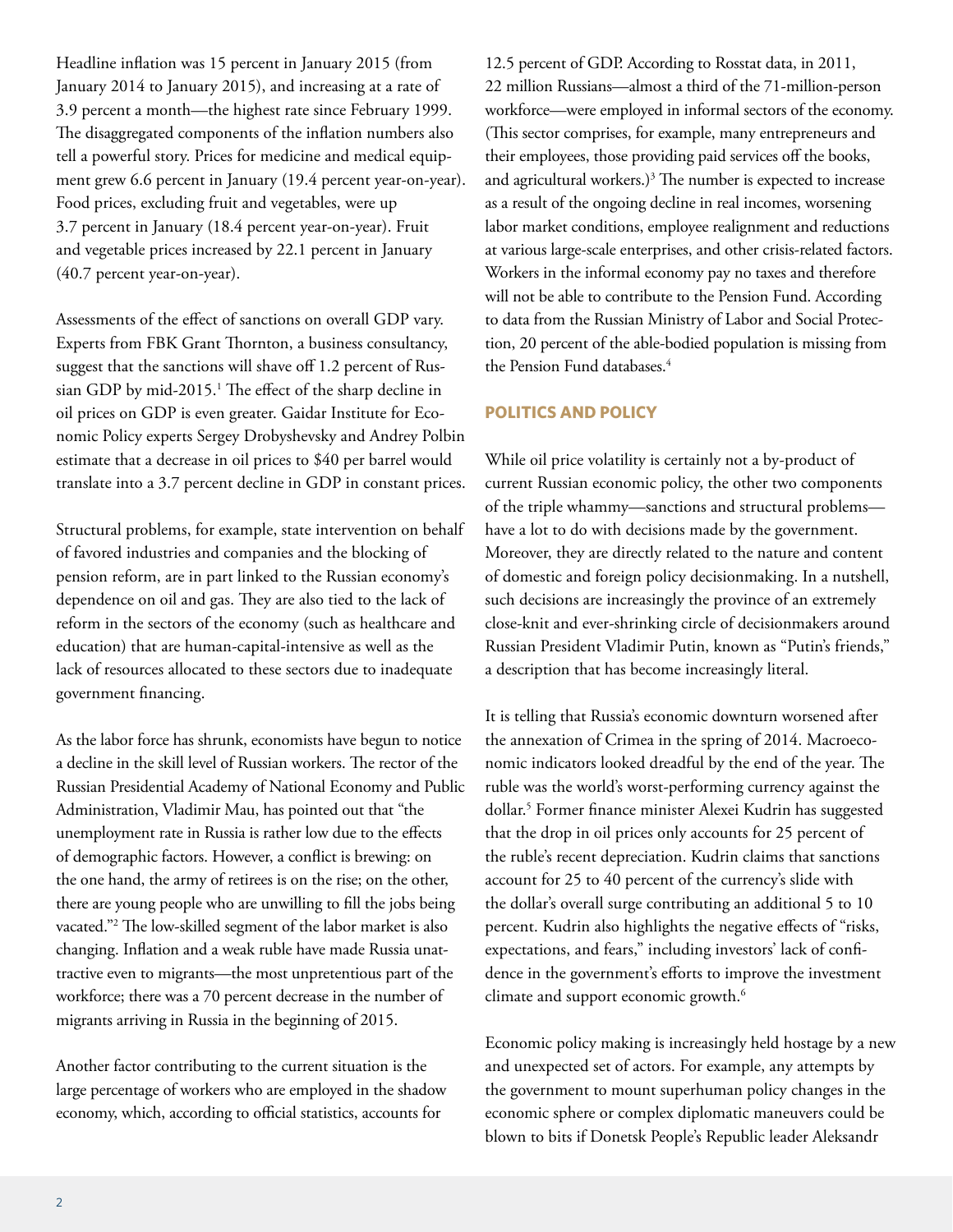Zakharchenko were to order his troops to move on the city of Mariupol. Russia's investment climate, financial stability, and economic development depend more on the actions of separatist leaders in Donetsk and Lugansk, the chief prosecutor, and the Investigative Committee than the central bank's official monetary and interest rate policies or deputy prime ministers' declarations at the Davos World Economic Forum. Amid growing isolationism, nationalism, and anti-Western sentiments, the "Zakharchenko Factor" may not be the sole determinant of current developments, but it plays a very important role.

## **TAXPAYER'S DEMOCRACY: AN UNATTAINED IDEAL**

Meanwhile, Russians remain quite passive about their economic situation, even as the consequences of the triple whammy gradually emerge.

Both Hegel and Marx wrote about alienation (*Entfremdung*), specifically, the mutual alienation of the people and their government. On a conceptual level, governments seek to exploit the benefits from GDP, economic rents, and tax revenues for the sake of self-preservation. This goal in turn leads to unproductive government expenditures on defense, law enforcement, and operations that significantly exceed productive government expenditures in other areas, say, education and healthcare.

In Russia, the clique of Putin-era oligarchs is not constrained by political institutions that would ordinarily help relay public opinion to the government. Of course, the Russian political system has never fully subscribed to the principle of "no taxation without representation." However, under Russia's particular brand of state capitalism and heavy dependence on oil and gas profits, closed channels of political representation have practically obliterated it.

The president's inner circle views economic rent as its personal revenue stream or private property, as evidenced by state-owned oil company Rosneft's request for substantial subsidies from the National Wealth Fund, which was created in order to accumulate oil-based revenues to compensate for a projected state-backed Pension Fund deficit. This is quite logical for a system in which having power is synonymous with owning property; this so-called power-property

relationship is also sanctified by the authority of the Russian Orthodox Church. The church is increasingly playing a role geared toward maximizing the effect of pro-government propaganda and ensuring greater conformity inside Russian society with its socially conservative goals and values. (The persecution of the band Pussy Riot is only the most wellknown example of these efforts.)

However, such an arrangement contradicts the Russian constitution, which states that "land and other natural resources shall be utilized and protected in the Russian Federation as the basis of the life and activity of the peoples living on the territories concerned." Those resources were not intended to be the basis of life and activity for a handful of beneficiaries of state capitalism and their families.

Economic rent is alienated from the people, and so is the government. People believe that they have no way to advocate meaningful change in their country and thus allow the establishment to make decisions on its own. The classic Putinera social contract ("freedom in exchange for sausage") that emerged during the period of high oil prices gave way in 2014 to "freedom in exchange for Crimea and national pride."

The government is also alienated by virtue of the fact that elections now distort the principles of representation more than ever before. This fact triggered the street protests in 2011–2012, when some in the middle class demanded democracy and fair elections. These demands were perfectly in line with Seymour Lipset's theory that higher living standards, education, and income are the foundations for a realization by increasingly affluent members of society of the need for greater democracy.<sup>7</sup>

In 2011, Russia's urban middle class offered some support for Lipset's hypothesis by advancing their demands for democracy. Yet in 2014, after failing to achieve their original goal, they set aside such political interests in favor of the "Crimea is ours" (*Krym nash*) concept. In essence, they agreed that the concoction of hybrid and trade wars was better for the motherland than its presence, to put it pompously, in the family of European nations.

The year 2014 marked the degradation and militarization of state policies and mass consciousness. These policies were a striking contrast to the recent behavior of modern democratic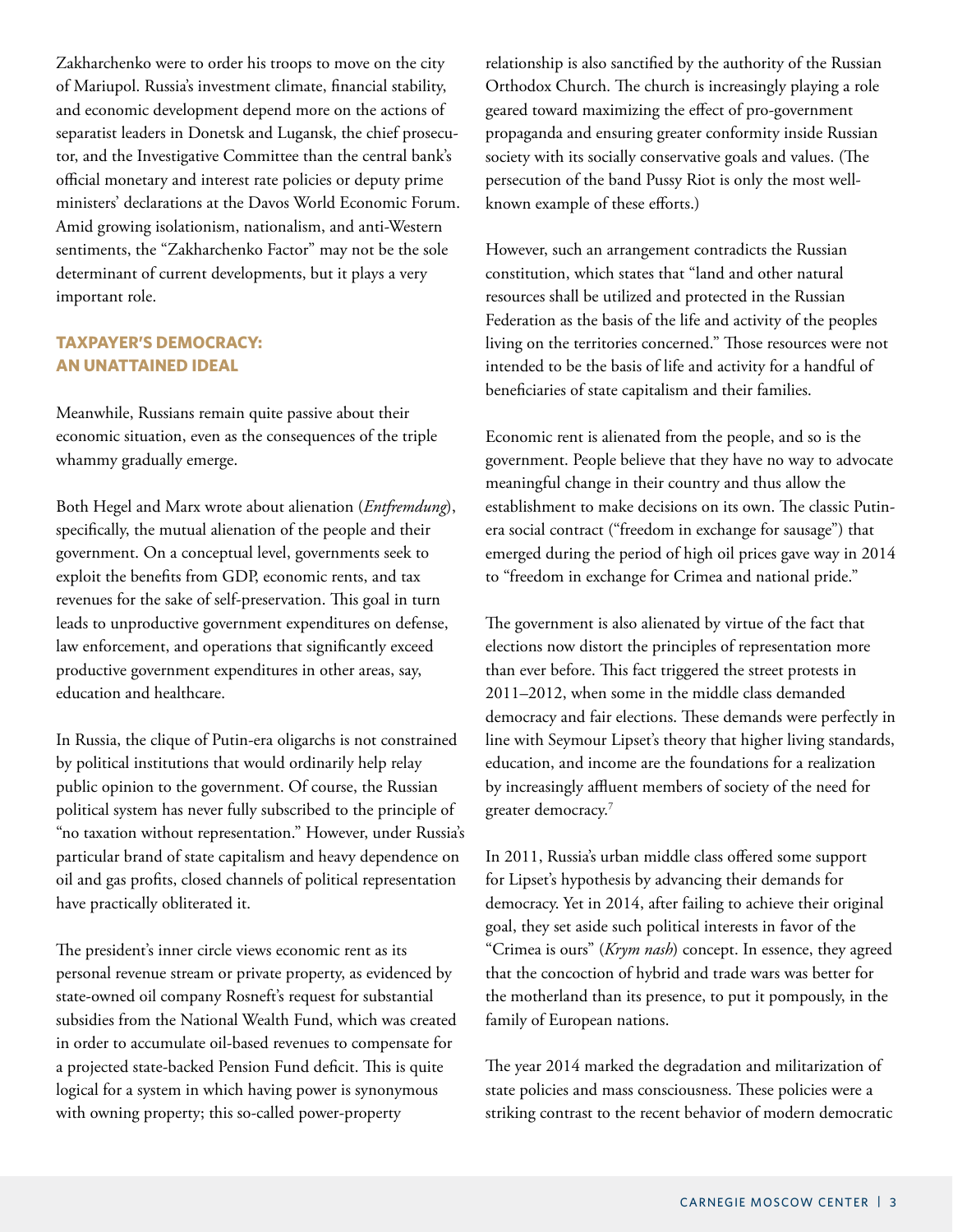societies, which consider military losses unacceptable and regard appeals to an entity's sacred status as a relic of bygone theocratic eras.<sup>8</sup>

Along with the post-Crimean consolidation of Russian society, sociologists have found that Russians stayed true to a core belief: "We cannot have an impact on anything so therefore we do not want to impact anything." According to a Levada Center poll, about 60 percent of the population agree with the statement that they are unable to affect the situation in the country. Close to 50 percent believe that they can do nothing to influence events in their own city or town.<sup>9</sup>

Such views give rise to paternalistic attitudes like "let the state decide everything for me." These attitudes correlate with the relatively insignificant contribution that taxpayers make to federal and local budgets compared with the budget revenues derived from sales of oil and gas.

Kudrin has described the public's alienation from the decisionmaking process in the following terms. "In the 2000s, the country's prosperity grew largely due to the revenue from natural resources," he wrote. "But the people were not the ones benefiting from it. In terms of GDP, out of 37 percent of all collected taxes and other payments, rents constituted more than a third, while individual income tax accounted for only about 3 percent. . . . Officials easily and freely redistributed easy money—as a result, no feedback mechanisms were created."10

While the Russian citizen is alienated from the rent revenues, he knows that his livelihood depends on them. He is willing to accept them from the state, but at the same time he develops an inferiority complex about his material wealth, knowing that he did not exactly earn the money. This belief allows pro-redistribution coalitions—which divide rent among those close to the authorities' clans as well as lobbyists and pressure groups—to claim their "right" to "their" share in the redistribution of public funds. This stance seems extremely provocative in the midst of the economic crisis but clearly indicates who holds the keys to the house of Russian politics. For example, Nikolai Podguzov, the deputy minister for economic development, recently announced that "Rosneft requests a total of 1.3 trillion rubles from the National Wealth Fund (NWF) for 28 projects. . . . Rosneft proposes that the

NWF finance projects worth over 3 trillion rubles."11 Not surprisingly, such a state of affairs angers the members of other pro-redistribution coalitions.

Out of this emerges a level of passivity among the public and acceptance of the consequences of the triple whammy as they gradually materialize. It appears that there never was and never will be a taxpayer democracy in the current rentier system—after all, individual contributions to the national well-being are quite small when contrasted with what is received from hydrocarbon-based rents. The public's impact on government decisions, their own political participation, and their involvement in civic life are just as insignificant. The process of spending taxpayer money does not concern the taxpayers themselves.

But when the oil-oozing, ostensibly collective pie is complemented by the mantra "Crimea is ours," it destroys both consensus-based and participatory democracy, along with any sense of civic duty or collective effort. Crimea was not a collective effort by any stretch—the Russian public stormed the peninsula while sitting in front of their televisions. Rather, Crimea was a gift from the government.

In their heart of hearts, Russians do not consider themselves creators of national wealth. That further discourages most forms of political participation, which should ideally be directed at achieving a more rational, honest, and equitable distribution of the goods and services produced by the economy.

This reality explains the public's willingness to tolerate just about everything and its unwillingness to protest. It also explains the lack of incentive for private initiative, for private investment, for innovation, and for the protection of private property. For their part, state investments further discourage private economic activity and fail to spur economic growth. Generally speaking, state-generated investment produces a pool of money that either provokes inflation or encourages capital flight to countries with more attractive investment climates. The Russian economy needs state investment as much as Soviet-era enterprises needed foreign machinery, most of which was never unpacked and rusted away in leaky warehouses.

## **THE CLASS PYRAMID**

The triple whammy is a blow to all income levels of Russian society, but it especially affects lower- and middle-income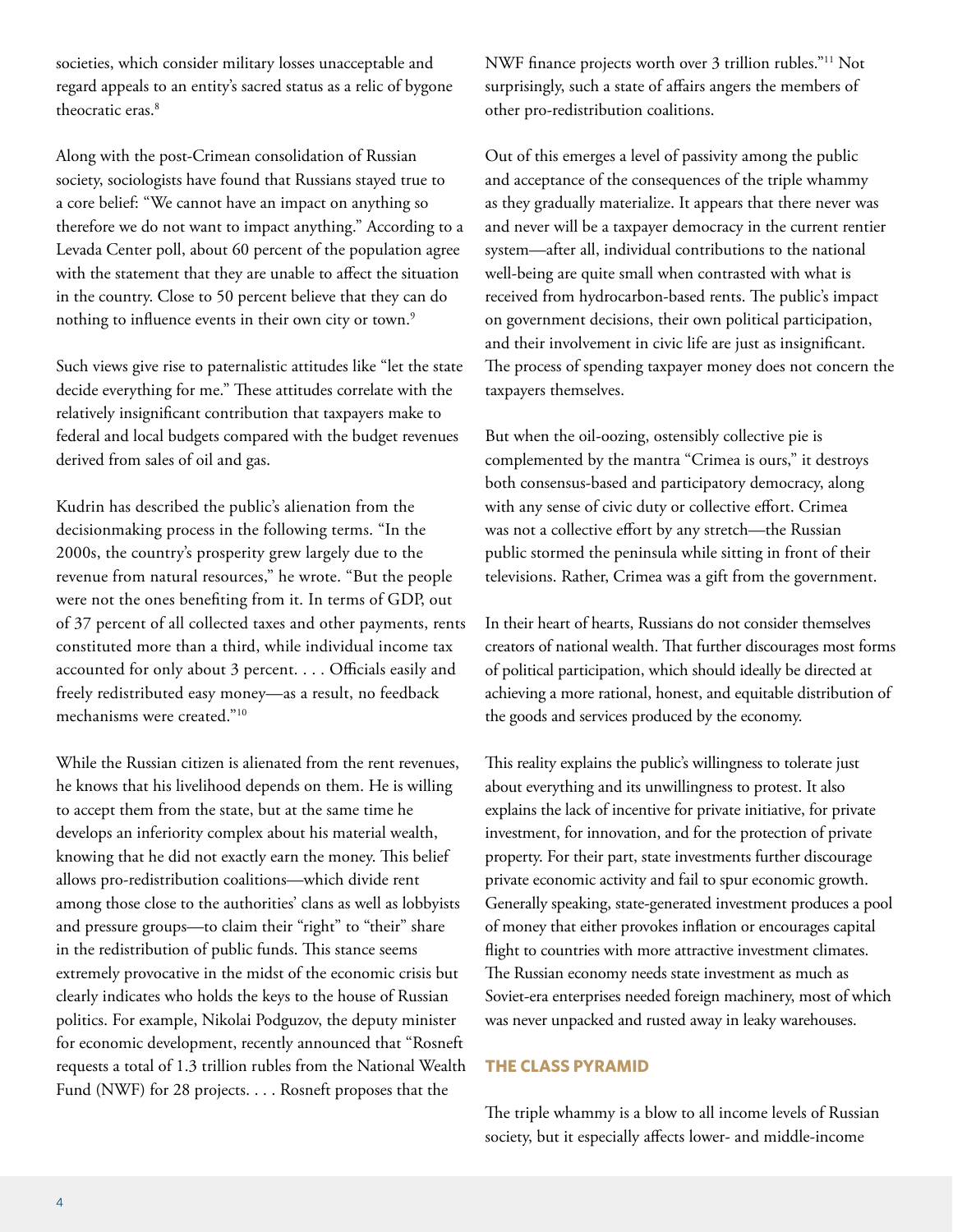groups who are more sensitive to price increases. The general level of inflation that took off in early 2015 severely impacted the middle class, the major consumer of various services and durable goods. Real disposable incomes fell 7.3 percent in December 2014 compared to the same period in 2013. According to a January 2015 Public Opinion Foundation poll, 62 percent of the population describes the situation as an economic crisis and sees "dreadful inflation" as the main manifestation of the crisis.<sup>12</sup>

Research on the middle class by the director of the Independent Institute for Social Policy at the Russian Presidential Academy of National Economy and Public Administration, Tatyana Maleva, suggests that the social structure of Russian households has not undergone significant change in recent years. According to Maleva, about 70 percent of the population are below the middle class. Approximately 40 percent of households belonging to that group are at risk of poverty, while 30 percent could potentially join the middle and upper-middle class.

The size of the middle class can be measured in a number of ways based on different criteria. A rough estimate of the size of the middle class puts the number at around 20 percent of the population.<sup>13</sup> While some other studies have come up with different numbers, an approach based on analysis of 2012 Eurobarometer data supports Tatyana Maleva's conclusions.<sup>14</sup>

In a political sense, the group at risk of poverty makes up the regime's social and electoral base. Not coincidentally, they are also the main recipients of public funds. Even amid the constraints imposed by the triple whammy, the government will therefore strive to ensure that this group does not end up below the poverty line. Humanitarian considerations play a fairly minor role in these efforts, which are based on cold political calculations and the regime's desire to discourage the creation of social tensions. Social mobility from the middle to the upper-middle class, which has been long stifled by the highly monopolistic economy controlled by a small number of political-business elites, may cease altogether as a result of the current crisis.

Thus, the regime's social goal is to preserve the class pyramid, which emerged during the oil boom and economic recovery of the 2000s and has enabled the system of power-property and crony capitalism to reproduce itself. Evaporating material gains are being replaced with spiritual appeals, which will

involve using cruder and more archaic propaganda, including indoctrination by the top brass of the Russian Orthodox Church, as well as the increasingly selective application of repressive laws.

## **THE ESTATE STRUCTURE OF THE RESOURCE STATE**

This is only a slight correction of the regime's principal course of action, which Higher School of Economics Professor Simon Kordonsky describes as "the suzerain takes care of his people—the amalgamation of estates—by distributing resources in a way that ensures that the privileged estates don't get too brazen and the underprivileged ones don't die from hunger." Notably, this theory views modern Russian society as estate-based rather than class-based. And, as Kordonsky explains, "The distribution of resources is at the core of estate-based society, in contrast to class society, whose economy is mainly based on converting resources into capital and their broader reproduction."15 In essence, this is status commercialization.

Status can be acquired by assuming high office (hence all the talk of regime figures buying top positions, seats in parliament, and so on). It can also be bestowed by the suzerain (look at the members of the Kremlin's inner circle, who share similar security and intelligence backgrounds with Putin), and it can be inherited. Children of highranking officials and state capitalists from the redistributional coalitions take charge of high offices and even receive government decorations. Naturally, concludes Kordonsky, "Such a system does not need democracy as an institution for reconciling interests, nor does it focus on the needs of individuals who fall outside of the estate system."16

Privatization in the 1990s was a way to utilize (and increase) resources within the market framework. The "re-privatization" of the 2000s in favor of state capitalism and figures from the president's inner circle was a way to escape the market framework and return to a system based on estates.

Instead of encouraging middle-class growth, this type of estate structure actually slows it down. Quite often, one can only join the middle class—at least in terms of income levels—by working in a system dominated by the most privileged estates,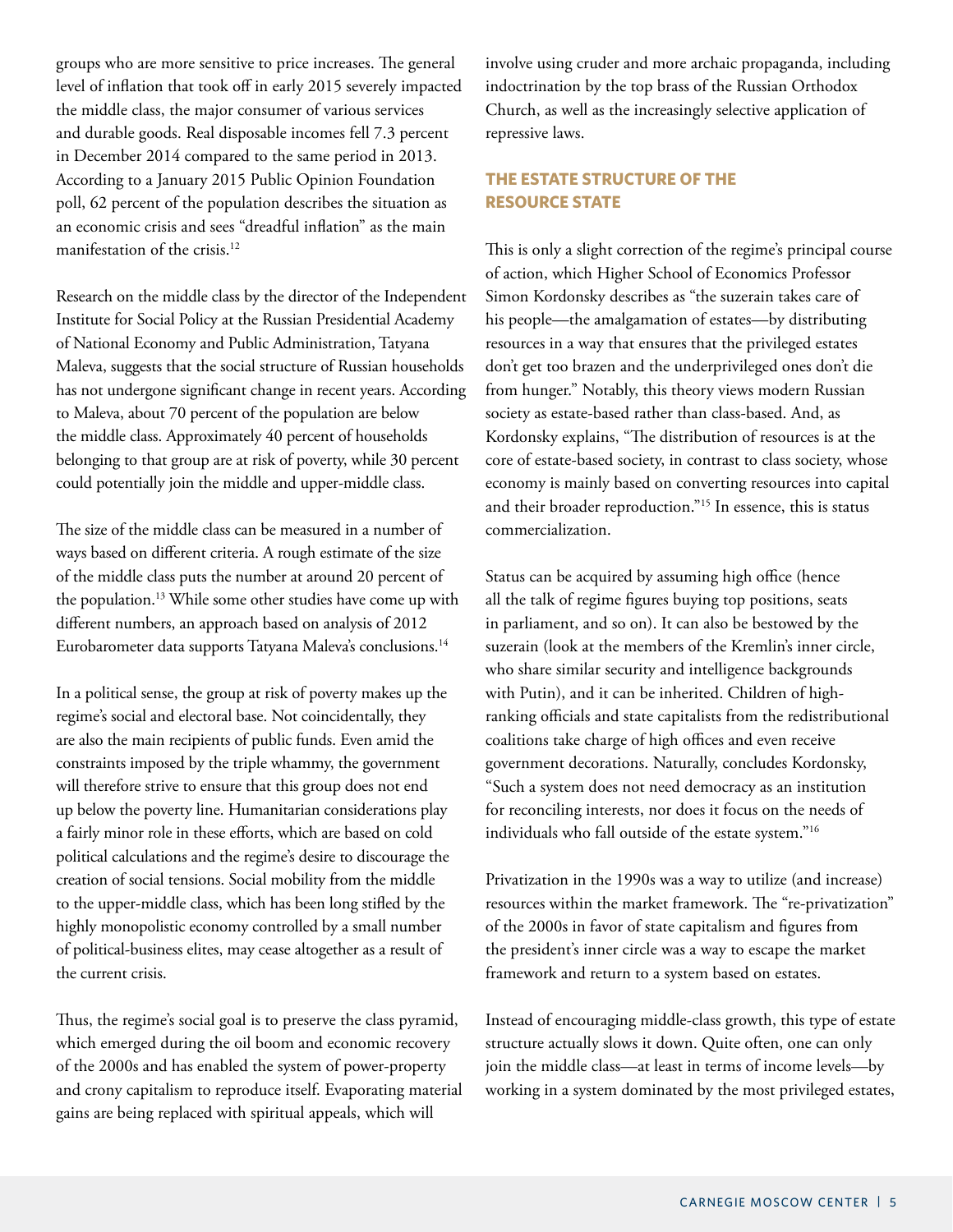for example, state-run corporations and companies that live off of government contracts or tenders.

## **THE CONFORMIST CLASS: SURVIVAL INSTEAD OF CHANGE**

How will the Russian middle class respond to the triple whammy? How will its political behavior and socioeconomic well-being be affected?

Some researchers point out that the middle class has been "the main actor of socioeconomic adaptation" in recent years.<sup>17</sup> At the same time, it is still not large enough, strong enough, or confident enough in its future well-being to clearly formulate a political outlook or to insist on proper representation in government bodies and decisions. Other economists also talk about its "low bargaining power."18

This bargaining power decreased even more after the failure of the 2011–2012 protests. After Dmitry Medvedev left the president's office, both society and the loyal, liberal political elite lost incentives to construct political, lobbying, and civic coalitions in favor of modernization. Thus, modernization coalitions were replaced with redistributional, estate-based ones.

The big question is whether the middle class, which is quite adaptable, even wants such coalition-based bargaining power. In reality, its political behavior and positions are far removed from the romantic image that took shape in Moscow's streets and squares and in the independent media during the democratic illusions of late 2011 and the first half of 2012.

In a 2014 book, Francis Fukuyama argues that the middle class has been the engine behind practically every recent protest in various countries across the world.<sup>19</sup> What's more, even a fairly elected but ineffective or corrupt government does not enjoy sufficient legitimacy in the eyes of the most advanced segments of the population. As Fukuyama writes, "Government actually had to deliver better results if it was to be regarded as legitimate, and needed to be more flexible and responsive to changing public demands."20

That was exactly the chief motivation behind the 2011–2012 protests. Russians were dissatisfied with the government, and its legitimacy was diminishing as a result of dishonesty and ineffectiveness.

But the political protests that grew out of the public's stance against the regime's corruption were mostly limited to Moscow and involved only a very small part of the educated, urban middle class (although some upper- and lower-income segments of the population joined at times). This social stratum was immediately named the "creative class," which, in turn, led to the shorter and more derisive word, "creatives." While this concept does have something in common with the term coined by Richard Florida, the Russian meaning of the term does not actually cover people who are engaged in creative work. It refers instead to a small segment of Russian citizens who are dissatisfied with the regime and its authoritarian rule, predominantly for political and ethical reasons. In their beliefs and goals, creatives today somewhat resemble the democratic intelligentsia of the late 1980s.

Nor is the creative class always synonymous with the middle class, especially in terms of income levels (although its behavior does correspond to that of the middle class). In addition, its opposition activities sharply contrast with the conformism exhibited by the majority of the middle class. Contrary to expectations, this conformism will only grow or remain unchanged as a result of the triple whammy. Despite some sporadic protests, the majority will more readily embrace the strategies and tactics of survival instead of protests and demands for change, at least in 2015.

Consider the 2012 Eurobarometer survey of the middle class.21 According to the data, against the backdrop of blatantly dishonest elections that provoked protests in 2011, the middle class actually voted for United Russia—the proregime party. And at higher strata of Russian society, the level of support for the regime actually increased. The motivations underlying voting behavior varied: some voters had benefited handsomely during the economic boom of the early 2000s while others became complacent with their lot. Either way, conformism became the overarching trend.

The middle class was only slightly more active in terms of participation in opposition rallies (2.3 percent versus 1.9 percent at lower-income levels). The upper-middle class seemed to be the most active (11.7 percent), but this stratum was also quite active when it came to attendance at pro-government rallies (6.7 percent versus 1.0 percent of the middle class).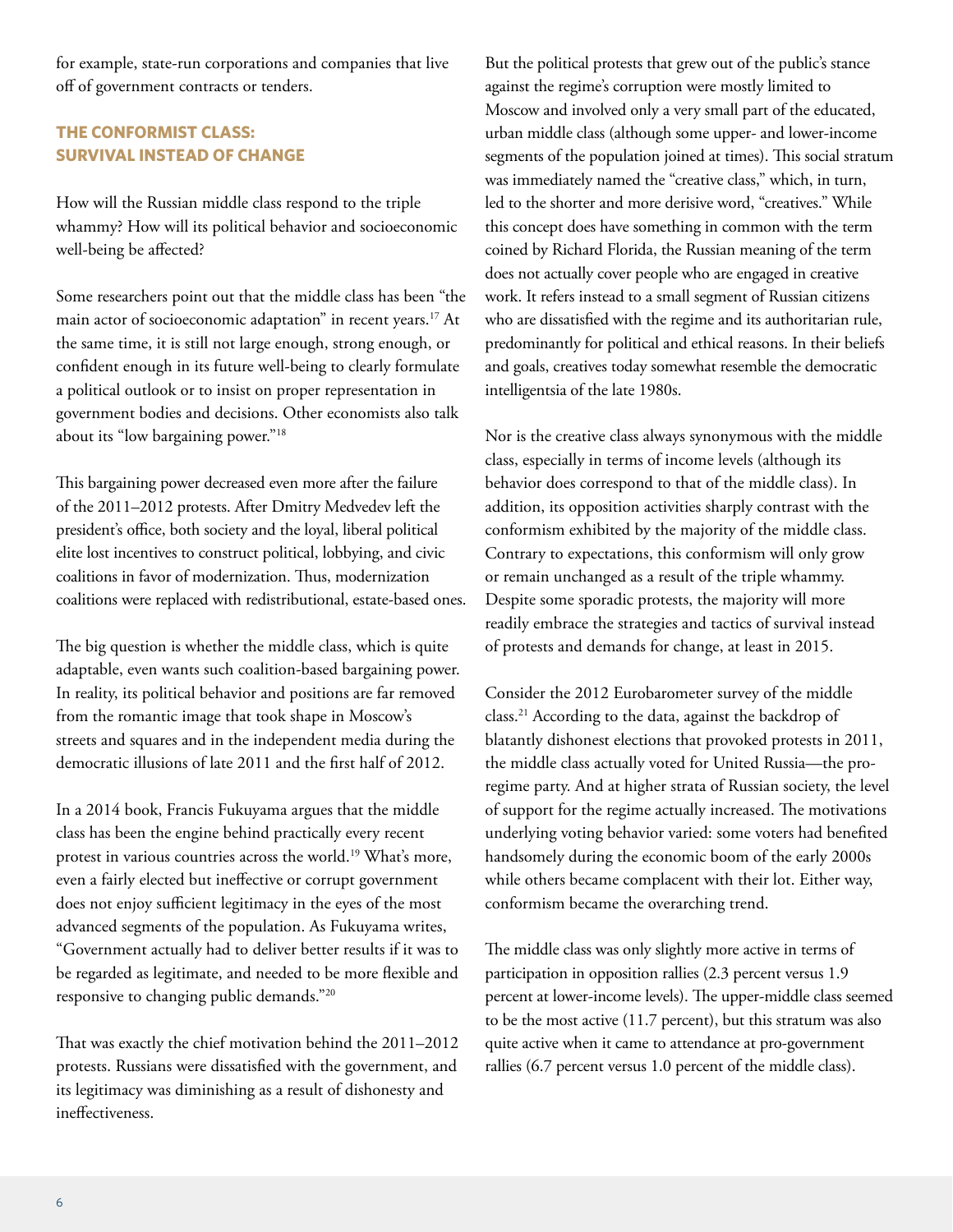The lack of participation by the middle class—either in opposition to or in support of the government—suggests that its conformism is inherently passive. It does not express passionate or unequivocal support for the government; rather, the middle class is simply not ready to struggle for change. (It seems that active support for the regime manifested itself only after the referendum in Crimea and did not diminish much, if at all, as the Ukraine crisis worsened.)

According to the Eurobarometer survey, the middle class was evenly split in its assessment of the political situation (43 and 44 percent were satisfied or dissatisfied with it, respectively). In fact, the majority of respondents wanted no change to the political situation, while 12 percent preferred radical change.

The middle class's relationship to the European Union (EU) is further proof of its conformism: 18.2 percent of the middle class and 27.8 percent of the upper-middle class wanted Russia to distance itself from the EU as much as possible. It is quite indicative of the mood in the country that the lowermiddle class was the biggest supporter of EU integration, at 23.4 percent. These numbers have changed in the direction of greater "patriotism" for the time being. A January 2015 Levada Center poll, for example, demonstrated an increase in negative attitudes toward the United States and EU countries to 81 and 71 percent, respectively.

#### **CONCLUSION**

In his 1997 work "Anomalies of Economic Growth," Yegor Gaidar, the architect of Russian reform, noted that two main social groups are interested in liberal market reforms in Russia: "The middle class, which needs a level playing field, effective protection of private property, and a government that is not cumbersomely involved in economic affairs; and the intelligentsia—those who are connected to the science, education, healthcare, culture, and other such sectors—to whom the redistribution of resources objectively reflects the economic needs of the country." Russia's developmental perspectives depend on the combined resources of these two groups.

In the nearly two decades since Gaidar began his work, by and large, very little social change has come to Russia: those in the middle class are considered the agents of change. The creative class can be considered the new intelligentsia. Nevertheless, the coalition for modernization that began to emerge under Dmitry Medvedev was never realized. The signal from above that permitted the very existence of such a coalition was unceremoniously cut off, while the politician who had the best chance to launch perestroika 2.0 surrendered power based on his own free will.

The Russian model of change can only work if the demand for modernization expressed from below is noticed and clearly approved from above. In such a case, the notorious middle-class conformism toward official government policy could yet play a constructive role. If the higher-ups allow democracy, this brand of conformism implies that citizens will recognize that it must be supported and taken advantage of. As for the creative potential of the Russian middle class, it may very well serve as the engine of economic liberalization and political democratization, if it receives a level of representation in the government.

However, the creative forces among the agents of change can lie dormant for extremely long periods of time. After all, modernization coalitions in Venezuela and Iran have never really gained momentum, and those countries have experienced their own analogues to the triple whammy. So far, these forces have not yet fully shaken the Russian middle class.

We are now anxiously waiting for the agents of modernization, who have turned into the agents of mobilization, to finally come to their senses. But we probably will need to wait quite a bit longer. Give it a year or two.